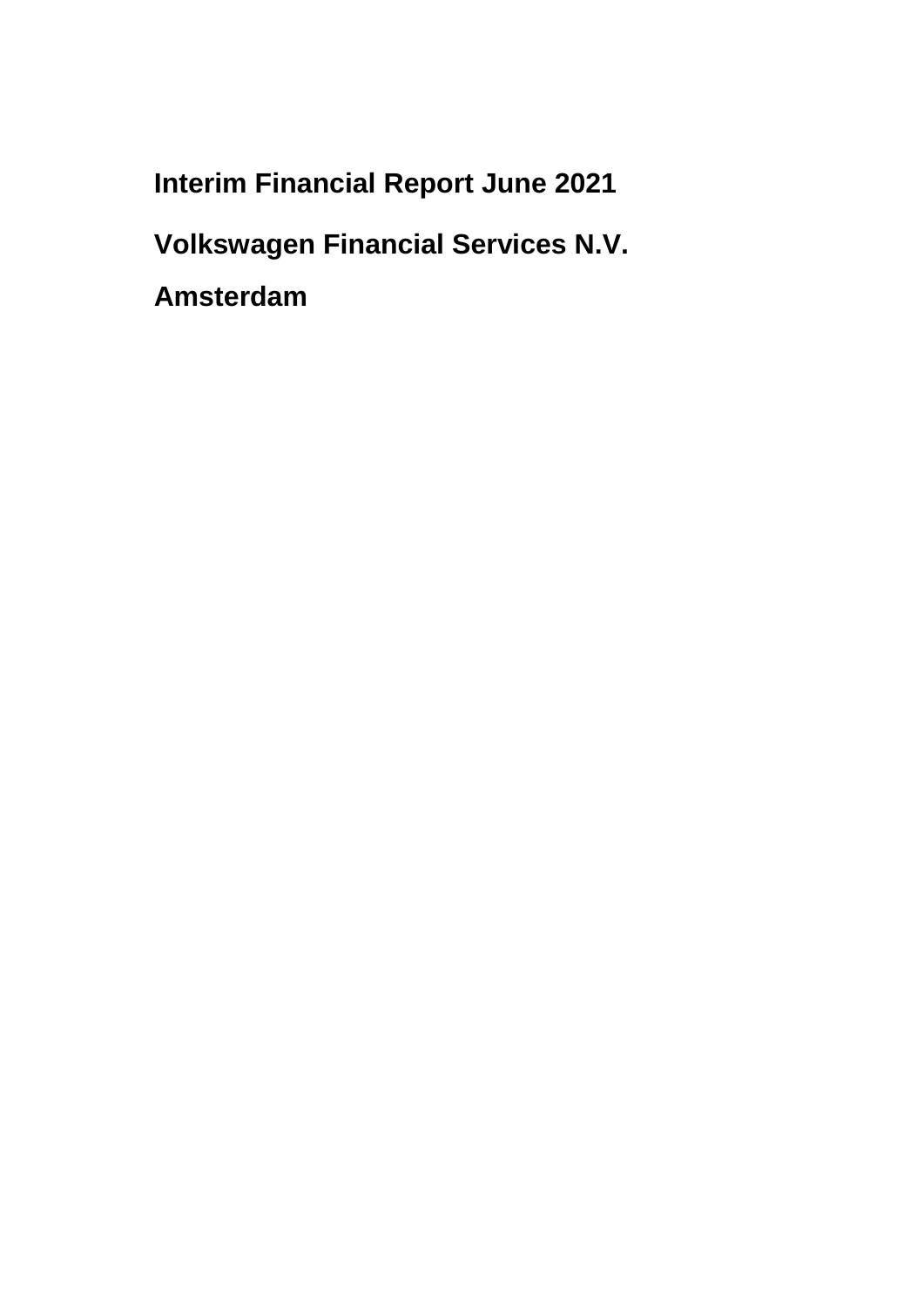# **Contents**

| <b>Management Report</b>            |  |
|-------------------------------------|--|
| <b>Financial statements</b>         |  |
| Balance sheet as of 30 June 2021    |  |
| Income statement as of 30 June 2021 |  |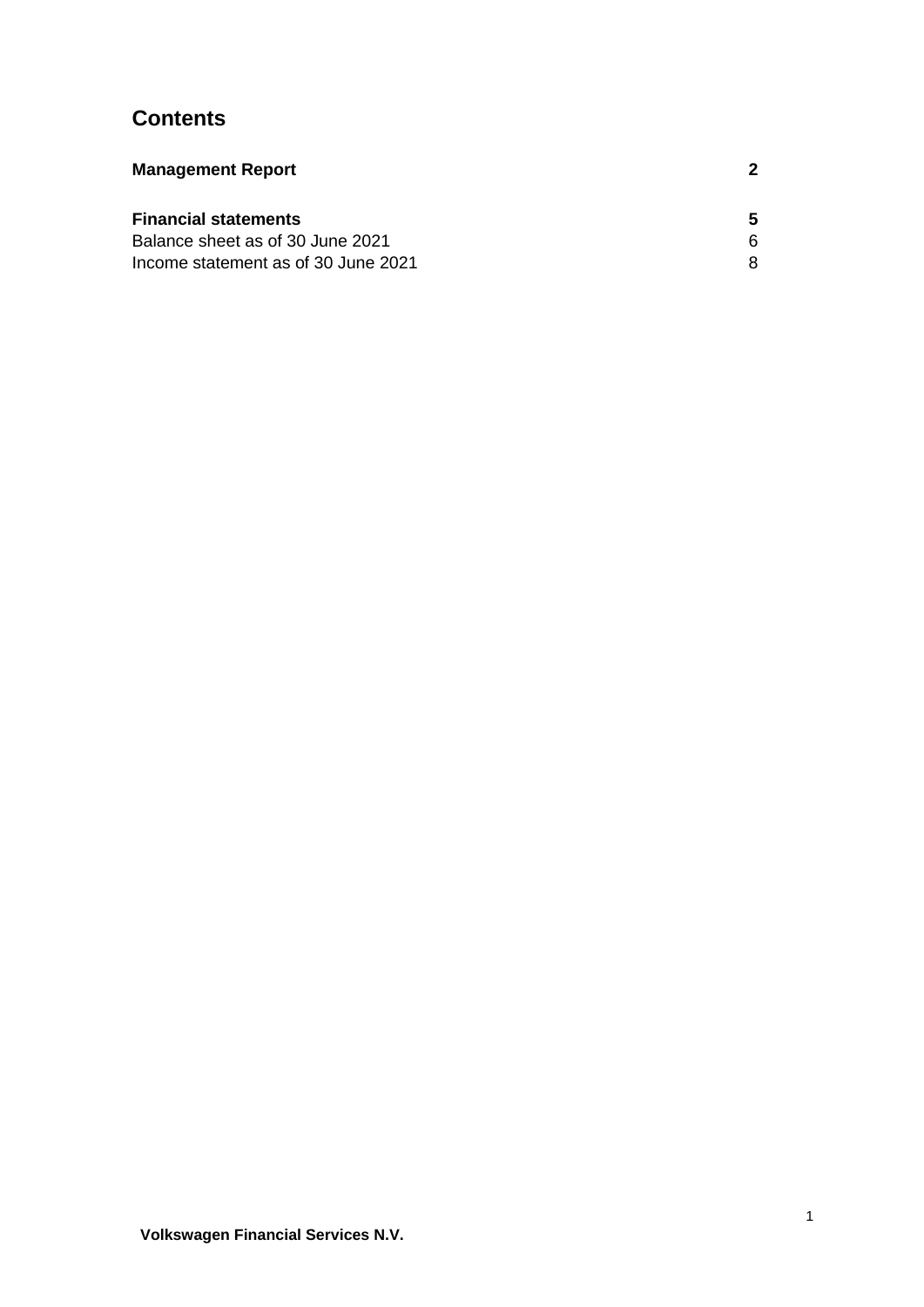## <span id="page-2-0"></span>**Management Report**

Volkswagen Financial Services N.V. ('FSNV' or 'the company'), founded in 1983, is one of the funding vehicles of Volkswagen Financial Services AG, Brunswick ('FSAG') and its subsidiaries. FSNV raises funds from the capital markets by issuing notes and lends the proceeds on to Group and Joint Venture companies.

Basis for the issuing activities are the Debt Issuance Programme of EUR 35 billion that adheres to the European Prospectus Directive and a EUR 7.5 billion Multi Currency Commercial Paper Programme.All issues are guaranteed by the parent company FSAG. As per 30.06.2021 according to Moody`s, FSAG`s rating is set to P-2 (short term) and A3 (long term) with a stable outlook. Standard & Poor`s assessed FSAG`s creditworthiness as A-2 (short term) and BBB+ (long term) with a stable outlook.

Besides these programmes FSNV can utilize several uncommitted revolving credit facilities with international banks. This grants more flexibility in providing the FSAG group with small volumes and/or frequent tranches of funds if required.

In the first six months of 2021 the company placed under the DIP programme 7 issues with a total EUR equivalent of 1.045 million. The proceeds of these issues have been granted to the FSAG Group companies. No new issues were placed under the CP Programme.

The company redeemed DIP issues with a total EUR equivalent of 802 million and CP issues with a total EUR equivalent of 30 million.

The financing activities are carried out in different currencies and interest terms. To avoid currency and interest risks, the company concludes interest- and currency swaps. The main business risks of FSNV are interest rate risk, currency risk, liquidity risk and credit risk. The Supervisory Board has set limits to restrict those risks. FSNV uses adequate tools to assess and to monitor them.

European Union regulations transformed into Dutch Law require the presentation of half year balance sheet figures in comparison to year-end figures of the previous year. Income statement figures compare the half year result with the corresponding half year result of the previous year.

Net interest income in the first half of 2021 was EUR 8.1 million compared to EUR 7.1 million in the first half of 2020. Result after taxes added up to EUR 5.5 million in the first six months of 2021 (2020: EUR 4.7 million).

For the whole year 2021 we expect a continuation of the first six months' level with regard to FSNV´s business volume. Net interest income and result after taxes are expected to be higher than the 2020 figures.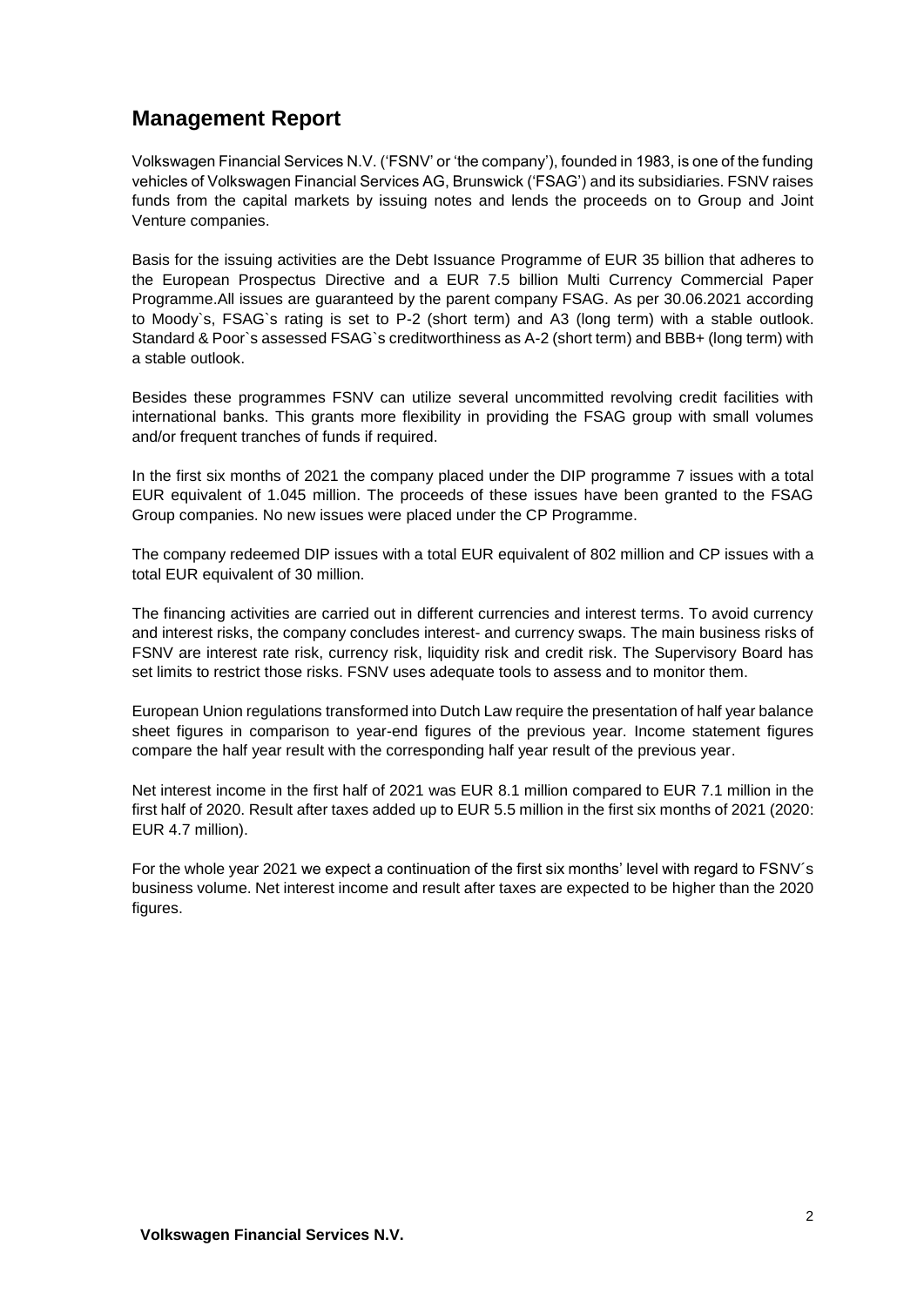#### **Diesel issue**

In September 2015, the California Air Resources Board (CARB) and the US Environmental Protection Agency (EPA) publicly announced that irregularities in relation to nitrogen oxide emissions had been discovered in emissions tests on certain vehicles with Volkswagen Group diesel engines, resulting in violations of US environmental laws. On 22nd September 2015, the Volkswagen Group announced that around 11 million vehicles worldwide with type EA189 diesel engines were affected.

Depending on the different emissions regulations in the various countries, Volkswagen has rectified the diesel engine software, applied technical measures, compensated owners for reduced residual values or bought back affected cars.

The majority of FSNV's borrowers have either financed cars with affected diesel engines or had them in their lease car inventory. However, investors and the financial markets assess the risks FSNV is exposed to on the background of the guarantee by FSAG, since investors have full recourse to FSAG. FSNV management has also assessed the impact of the "diesel emission issue" on the borrowers of FSNV by analysing in detail the financial situation of the borrowers as well as budget forecasts and concluded that FSNV is not exposed to higher credit risk.

#### **Compliance & Integrity**

Acting with Integrity, Compliance and honesty is an essential prerequisite for the success of the Volkswagen Group. For this reason, compliance with national and international laws and regulations, internal rules and guidelines and voluntary commitments is among FSNV's most important principles The focus of FSNV's compliance organization is on preventing corruption, breaches of trust and money laundering and thereby reducing the risk of unlawful actions. The Volkswagen Group's Code of Conduct is established throughout the Group, and thus also within FSNV. It is the main tool for reinforcing awareness of good conduct, ethical principles and an integrity culture among the employees and providing them assistance, as well as suitable contacts in case of uncertainty. Next to the Volkswagen Group Code of Conduct, other Group policies and guidelines on specific compliance issues have been implemented within FSNV. Where laws and regulations have been violated, the Volkswagen Group Whistleblower System is a suitable tool for taking appropriate actions where misconduct is proven.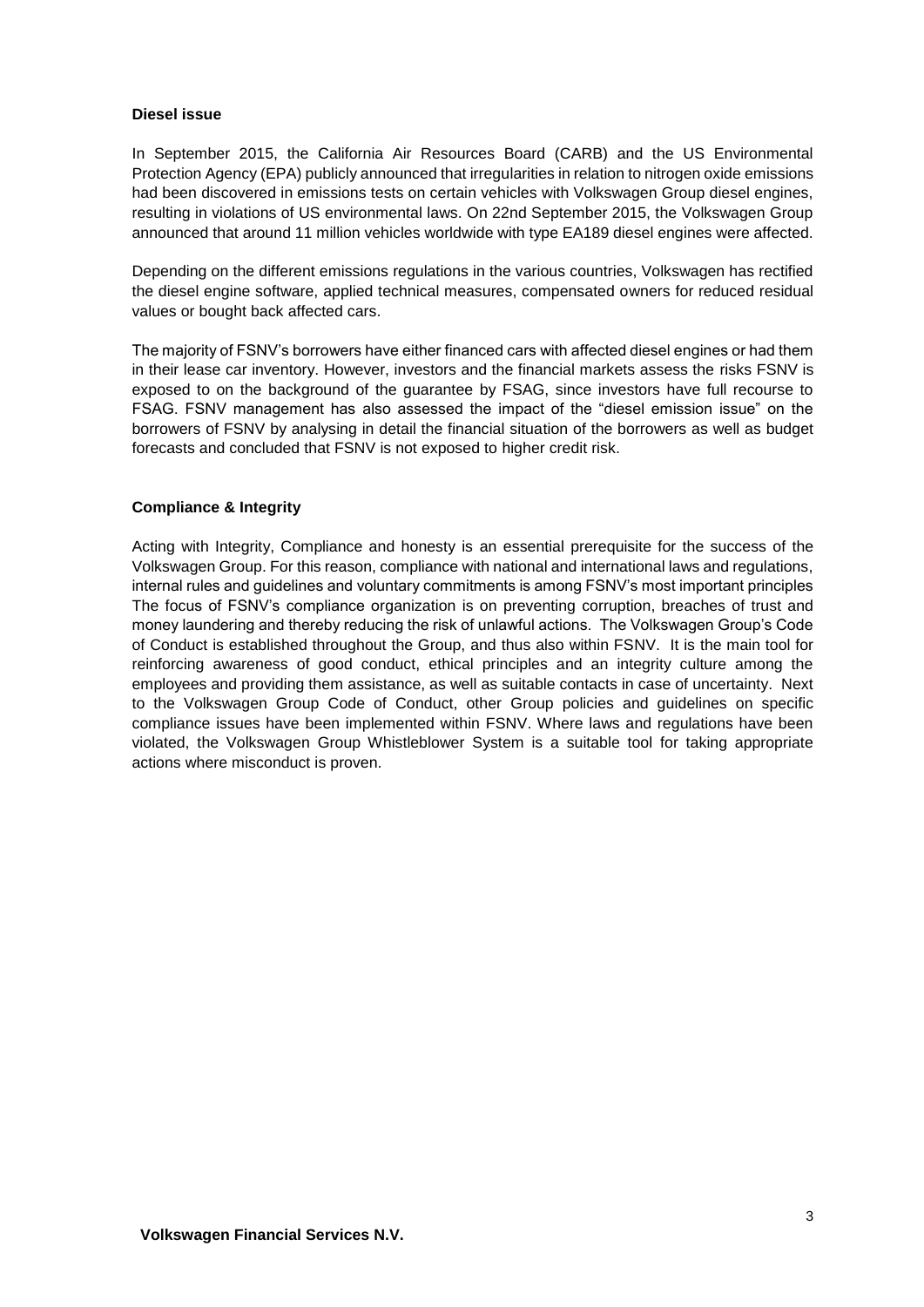The Management Board declares to the best of their knowledge:

- 1. the financial statements for the first half year 2021 give a true and fair view of the assets, the liabilities, the financial position and the results of the company; and
- 2. the management report gives a true and fair view of the company's situation as at the balance sheet date, the events that occurred during the first half year 2021 and the risks to which the company is exposed.

Amsterdam, 29 July 2021

Original has been signed by Jozephine de Rijk-van Leeuwen , Managing Director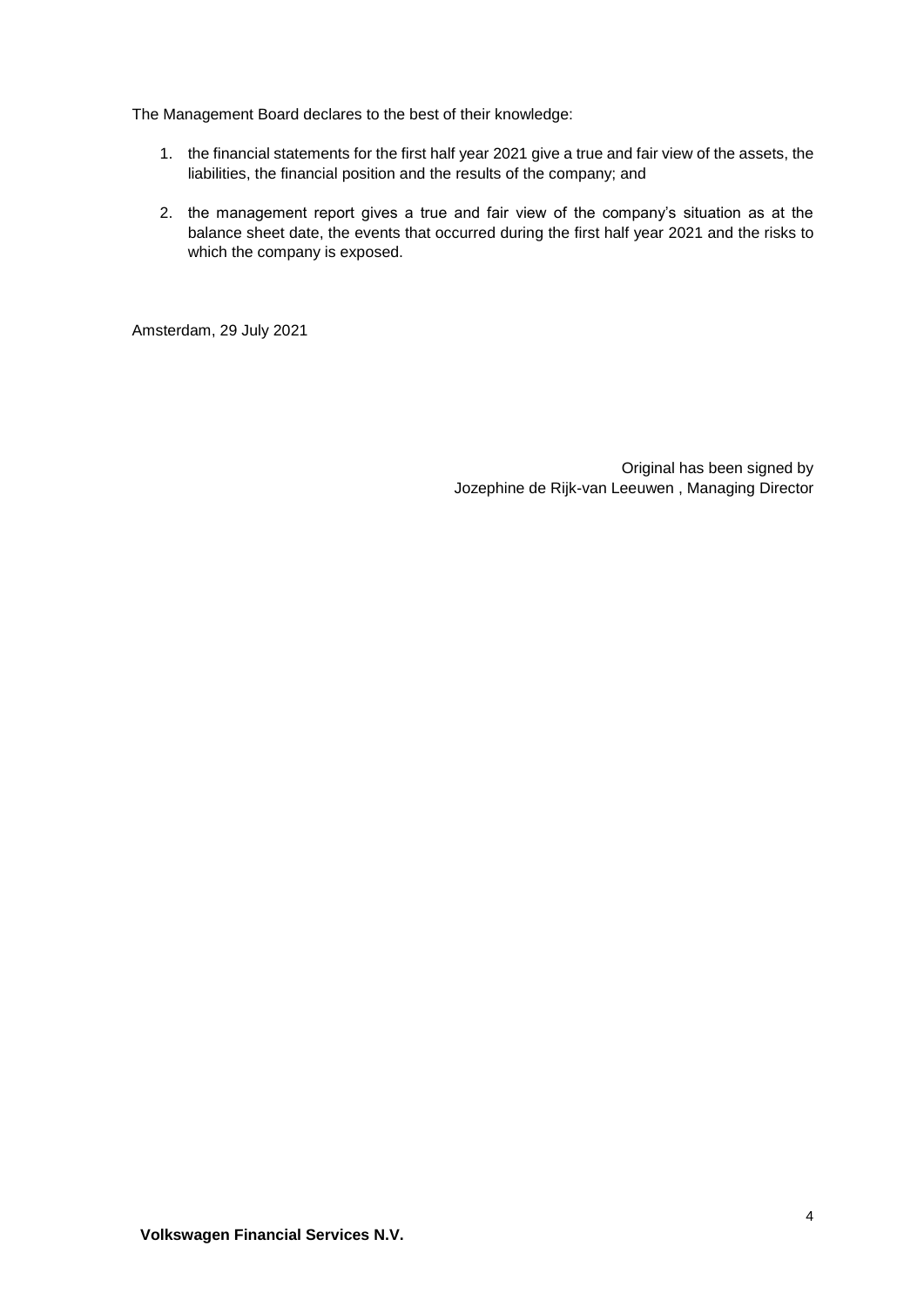# <span id="page-5-0"></span>**Financial statements**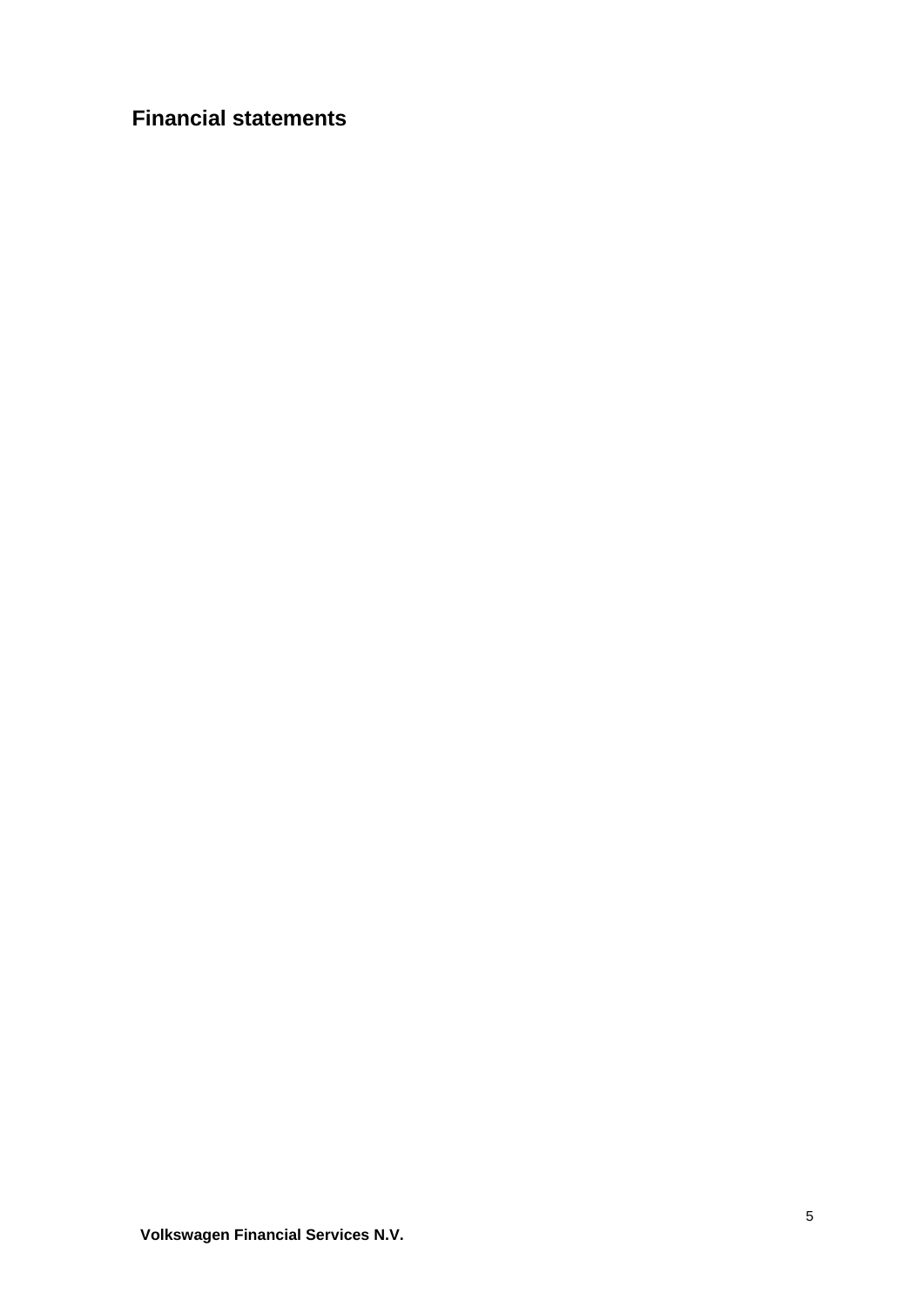## <span id="page-6-0"></span>**Balance sheet as of 30 June 2021**

### *(unaudited)*

|                                                                                       | 30 June 2021   |                | 31 December 2020 |           |
|---------------------------------------------------------------------------------------|----------------|----------------|------------------|-----------|
|                                                                                       | <b>EUR'000</b> | <b>EUR'000</b> | <b>EUR'000</b>   | EUR'000   |
| Assets                                                                                |                |                |                  |           |
| <b>Fixed assets</b><br>Financial fixed assets:<br>Loans to Volkswagen Group           |                |                |                  |           |
| companies<br>Loans to affiliates of the                                               | 6,468,330      |                | 6,144,710        |           |
| Volkswagen Group                                                                      | 444,657        |                | 388,969          |           |
| <b>Total fixed assets</b>                                                             |                | 6,912,987      |                  | 6,533,679 |
| <b>Current assets</b>                                                                 |                |                |                  |           |
| Receivables due from<br>Volkswagen Group companies<br>Receivables due from affiliates | 2,493,114      |                | 2,604,777        |           |
| of the Volkswagen Group                                                               | 418,255        |                | 495,827          |           |
| Loans to external parties                                                             | 500            |                | 500              |           |
| Other assets                                                                          | 52,422         |                | 48,110           |           |
| Prepaid and deferred charges                                                          | 17,679         |                | 15,322           |           |
| <b>Total current assets</b>                                                           |                | 2,981,970      |                  | 3,164,536 |
| Cash at banks and in hand                                                             |                | 8,009          |                  | 2,860     |
| <b>Total assets</b>                                                                   |                | 9,902,966      |                  | 9,701,075 |
|                                                                                       |                |                |                  |           |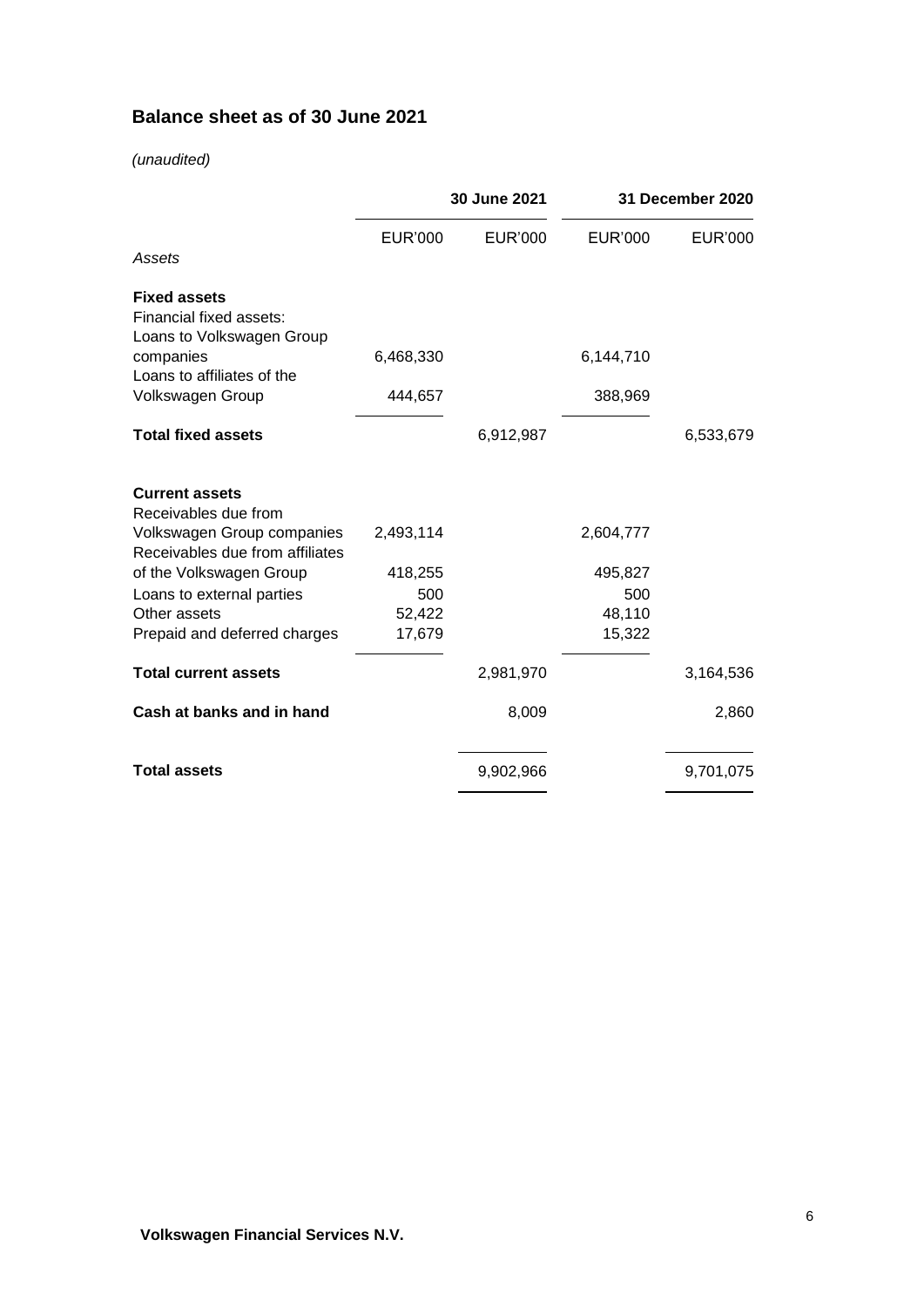| Liabilities                             | 30 June 2021   |                | 31 December 2020 |           |
|-----------------------------------------|----------------|----------------|------------------|-----------|
|                                         | <b>EUR'000</b> | <b>EUR'000</b> | <b>EUR'000</b>   | EUR'000   |
| Shareholder's equity and<br>liabilities |                |                |                  |           |
| <b>Shareholder's equity</b>             |                |                |                  |           |
| Issued and paid-up share<br>capital     | 454            |                | 454              |           |
| Share premium reserve                   | 1,115,000      |                | 1,115,000        |           |
| Retained earnings                       | 159,951        |                | 159,951          |           |
| <b>Current earnings</b>                 | 5,485          |                |                  |           |
| <b>Total shareholder's equity</b>       |                | 1,280,890      |                  | 1,275,405 |
| <b>Long-term liabilities</b>            |                |                |                  |           |
| <b>Bonds</b>                            | 5,406,371      |                | 5,087,921        |           |
| Liabilities to Volkswagen               |                |                |                  |           |
| Group companies                         | 1,283,907      |                | 1,283,908        |           |
| <b>Total long-term liabilities</b>      |                | 6,690,278      |                  | 6,371,829 |
| <b>Current liabilities</b>              |                |                |                  |           |
| <b>Bonds</b>                            | 1,626,944      |                | 1,406,507        |           |
| Liabilities to Volkswagen               |                |                |                  |           |
| Group companies                         | 210,188        |                | 533,712          |           |
| Commercial papers                       |                |                | 30,015           |           |
| <b>Other liabilities</b>                | 81,633         |                | 68,474           |           |
| Deferred income                         | 13,033         |                | 15,133           |           |
| <b>Total current liabilities</b>        |                | 1,931,798      |                  | 2,053,841 |
| <b>Total shareholder's equity</b>       |                |                |                  |           |
| and liabilities                         |                | 9,902,966      |                  | 9,701,075 |